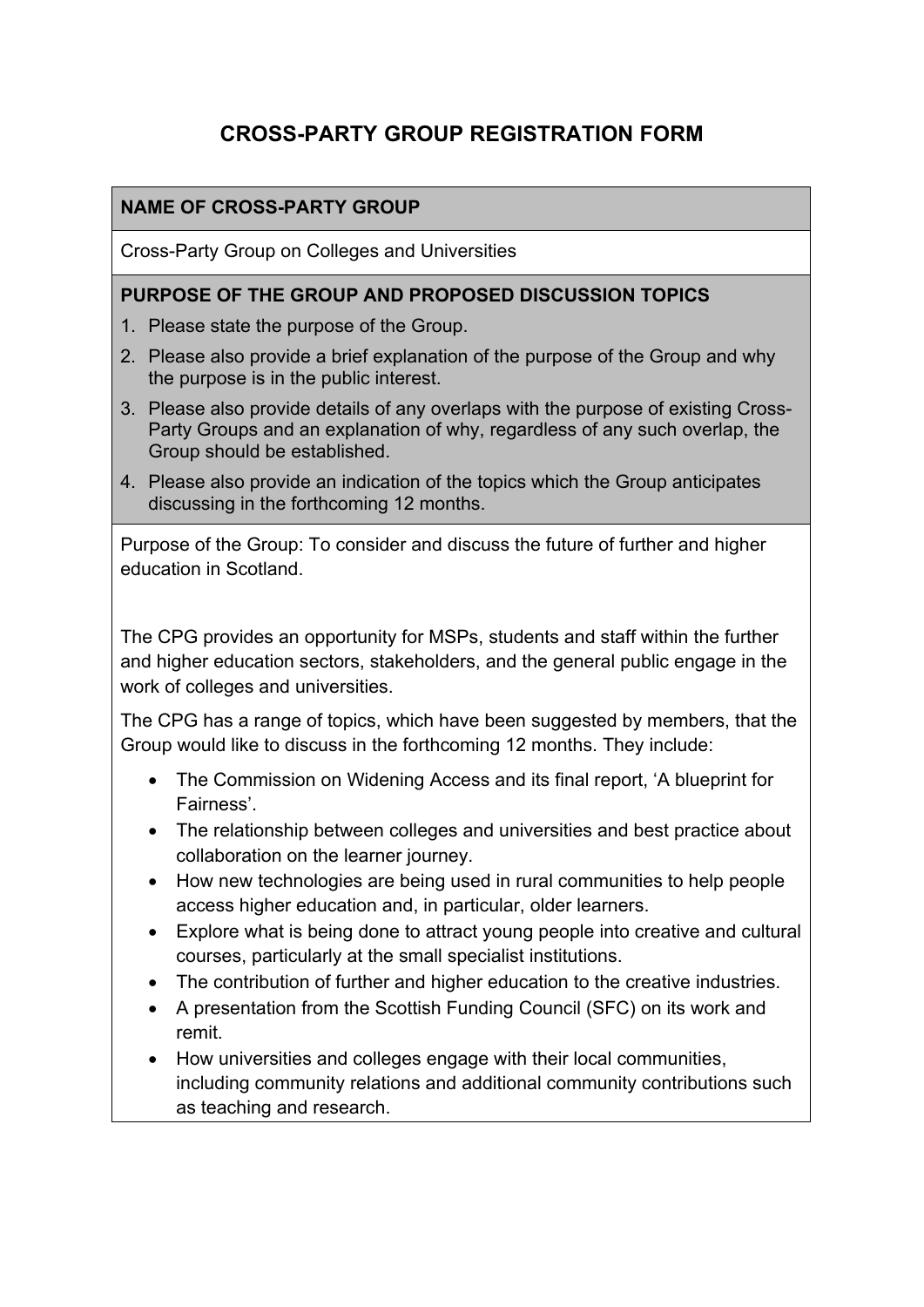- How universities and colleges develop an international outlook in their students to fit them for a 'global' future, including language provision and exposure to overseas students.
- Post-study work for international students studying in Scotland.
- The HE & FE contribution to wider agendas such as health and wellbeing, or culture, or climate change/sustainability/UN Sustainable Development Goals.

Members have been encouraged to submit any ideas for topics.

### **MSP MEMBERS OF THE GROUP**

Please provide names and party designation of all MSP members of the Group.

Ms Liz Smith MSP (Scottish Conservative and Unionist Party Member for Mid Scotland and Fife)

Mr Jeremy Balfour MSP (Scottish Conservative and Unionist Party: Member for Lothian)

Mr Ross Thomson MSP (Scottish Conservative and Unionist Party: Member for North East Scotland)

Mr Brian Whittle MSP (Scottish Conservative and Unionist Party: Member for South Scotland)

Mr Iain Gray MSP (Scottish Labour: Member for East Lothian)

Ms Pauline McNeill MSP ( Scottish Labour: Member for Glasgow)

Ms Monica Lennon MSP (Scottish Labour: Member for Central Scotland)

Mr Graeme Dey MSP ( Scottish National party: Member for Angus South)

Mr Tavish Scott MSP (Scottish Liberal Democrats: Member for Shetland Islands)

Mr Liam McArthur MSP (Scottish Liberal Democrats: Member for Orkney Islands)

### **NON-MSP MEMBERS OF THE GROUP**

For organisational members please provide only the name of the organisation, it is not necessary to provide the name(s) of individuals who may represent the organisation at meetings of the Group.

| <b>Individuals</b> | <b>Professor Mr Matthew MacIver</b><br>Mr Terry Brotherstone |
|--------------------|--------------------------------------------------------------|
| Organisations      | <b>Abertay University</b>                                    |
|                    | <b>Colleges Scotland</b>                                     |
|                    | <b>City of Glasgow College</b>                               |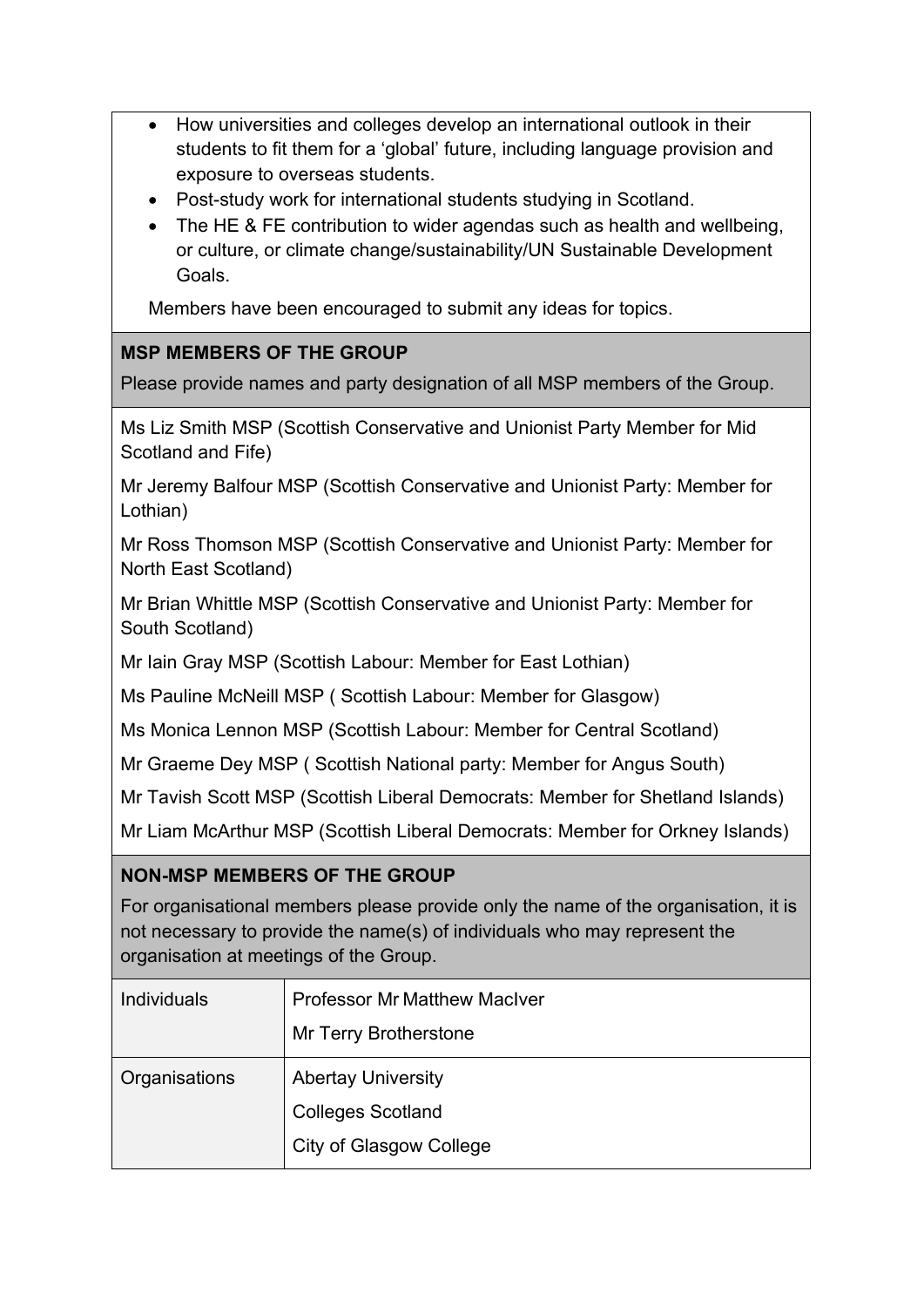| Dundee & Angus college                             |
|----------------------------------------------------|
| Educational Institute Of Scotland (EIS)            |
| <b>Edinburgh Napier University</b>                 |
| Edinburgh University Students' Association (EUSA)  |
| <b>Glasgow Caledonian University</b>               |
| <b>Glasgow Clyde College</b>                       |
| <b>Heriot-Watt University</b>                      |
| <b>Higher Education Academy in Scotland</b>        |
| <b>LEAD Scotland</b>                               |
| <b>North East Scotland College</b>                 |
| <b>NUS Scotland</b>                                |
| Open University in Scotland                        |
| Pagoda PR                                          |
| Queen Margaret University, Edinburgh               |
| <b>Robert Gordon University</b>                    |
| Royal Conservatoire of Scotland                    |
| <b>Scotland China Education Network (SCEN)</b>     |
| Scottish Development International                 |
| <b>Scottish Enterprise</b>                         |
| <b>Skills Development Scotland (SDS)</b>           |
| sparqs - Student Participation in Quality Scotland |
| <b>Thorntons Law LLP</b>                           |
| <b>UCU Scotland</b>                                |
| University of Aberdeen                             |
| University of Dundee                               |
| University of Edinburgh                            |
| University of Glasgow                              |
| University of the Highlands & Islands              |
| <b>University of St Andrews</b>                    |
| University of Strathclyde                          |
| University of the West of Scotland                 |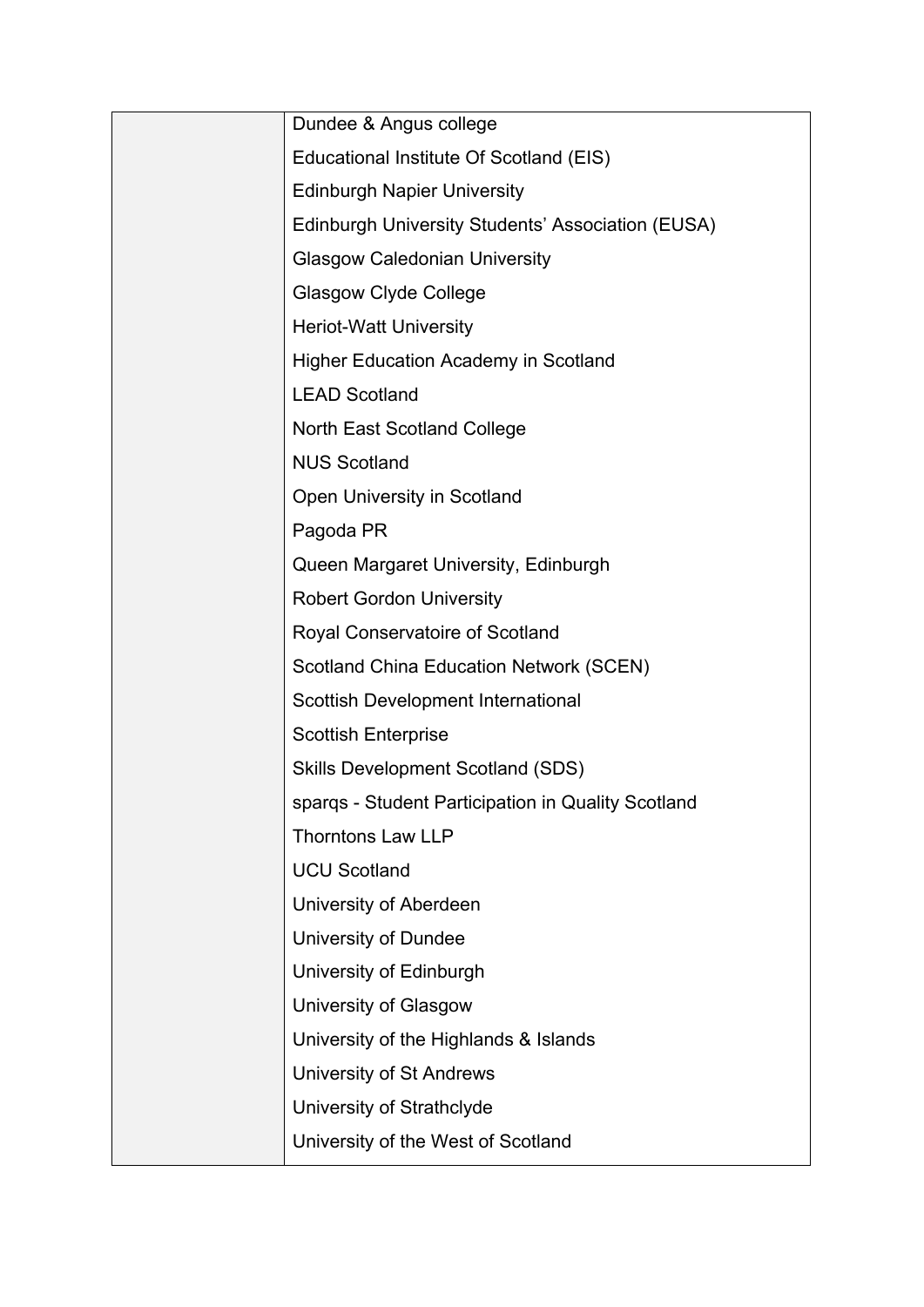| <b>Universities Scotland</b> |
|------------------------------|
| <b>West College Scotland</b> |

#### **GROUP OFFICE BEARERS**

Please provide names for all office bearers. The minimum requirement is that two of the office bearers are MSPs and one of these is Convener – beyond this it is a matter for the Group to decide upon the office bearers it wishes to have. It is permissible to have more than one individual elected to each office, for example, co-conveners or multiple deputy conveners.

| Convener               | Ms Liz Smith MSP                                   |
|------------------------|----------------------------------------------------|
| <b>Deputy Convener</b> | Mr Iain Gray MSP                                   |
| Secretary              | Universities Scotland provides secretariat support |
| Treasurer              | N/A                                                |

# **FINANCIAL BENEFITS OR OTHER BENEFITS**

Please provide details of any financial or material benefit(s) the Group anticipates receiving from a single source in a calendar year which has a value, either singly or cumulatively, of more than £500. This includes donations, gifts, hospitality or visits and material assistance such as secretariat support.

Universities Scotland will provide secretariat support to the Group for the CPG's meetings for 2016/17 We have estimated that cost, in kind, for the secretariat function for the four meetings of the CPG in the year would amount to approximately £320. This would cover approximately 5 hours of secretariat work per meeting by Universities Scotland, including: - preparation prior to meeting; note taking during the meeting; writing of the minute afterwards.

We estimate that Colleges Scotland and Universities Scotland would pay for between one and two lunches each in the year (in the region of £175.00 for catering). We will try and seek financial support from other CPG members for the lunch for this meeting

The estimated total cost of secretariat support +hospitality provided by Universities Scotland (if we meet catering costs for two meetings) amounts to £665.00 in a calendar year.

Colleges Scotland's support amounts to less than £500.

That provided by other organisations (individual colleges, universities and/or enterprise and skills agencies) amounts to less than £500.